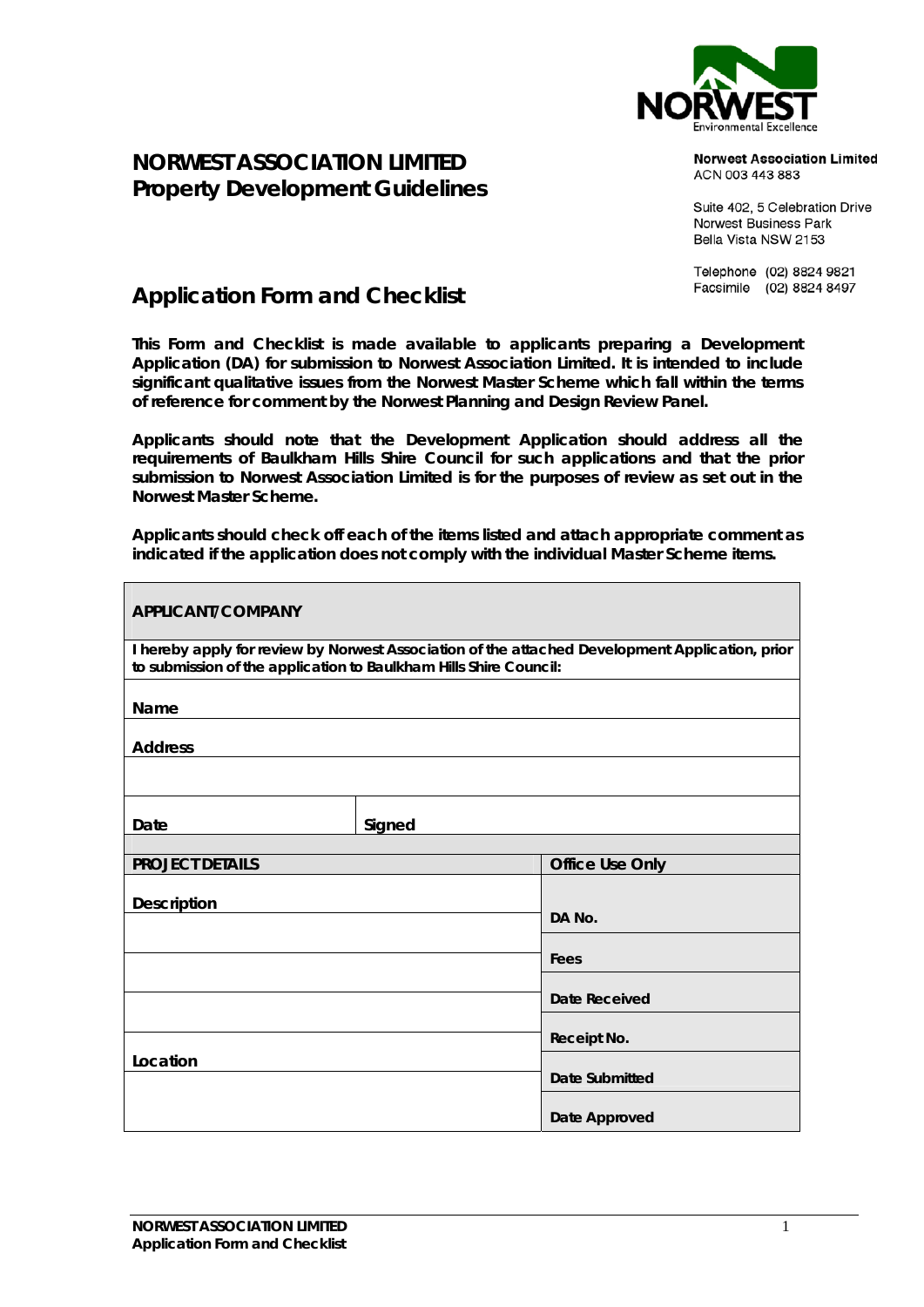| <b>NORWEST ASSOCIATION</b>                                                                                                                         |  |  |  |  |  |  |  |
|----------------------------------------------------------------------------------------------------------------------------------------------------|--|--|--|--|--|--|--|
| Documentation required for lodgement of Development Application for review by the Association<br>prior to submission to Council:                   |  |  |  |  |  |  |  |
| 1. One copy of the completed BHSC Development Application form<br>and this Application Form and Checklist                                          |  |  |  |  |  |  |  |
| 2. Two copies of supporting written description of the proposal or<br>Statement of Environmental Effects depending upon the size of the<br>project |  |  |  |  |  |  |  |
| 3. Two large sets (A1 size) and two small sets (A3 size) of DA plans<br>Minor applications may only require A3 plans to be submitted.              |  |  |  |  |  |  |  |
| 4. Completed Norwest Association Property Guidelines Checklist<br>Details in 2 and 3 above to address all items in the Checklist                   |  |  |  |  |  |  |  |
| 5. The Land Owner's or Body Corporate Consent to the Application                                                                                   |  |  |  |  |  |  |  |
| 6. Norwest Association Application Fees<br>See Fee Schedule - Cheques to be made out to Norwest Association Limited                                |  |  |  |  |  |  |  |
| 7. One electronic version of written documentation and plans in pdf<br>format                                                                      |  |  |  |  |  |  |  |
| <b>BAULKHAM HILLS SHIRE COUNCIL</b>                                                                                                                |  |  |  |  |  |  |  |
| Development Application documentation required by Council for proposed<br>development at Norwest Business Park:                                    |  |  |  |  |  |  |  |
| 1. Drawings of the number and type required by Council, one set<br>stamped and approved by the Norwest Association - see 4 below                   |  |  |  |  |  |  |  |
| 2. Completed BHSC form with appropriate development application fee                                                                                |  |  |  |  |  |  |  |
| 3. Owners consent                                                                                                                                  |  |  |  |  |  |  |  |
| 4. Plans stamped and approved by the Association                                                                                                   |  |  |  |  |  |  |  |
| Copy of written recommendation of approval from the Norwest<br>5.<br>Association to the applicant                                                  |  |  |  |  |  |  |  |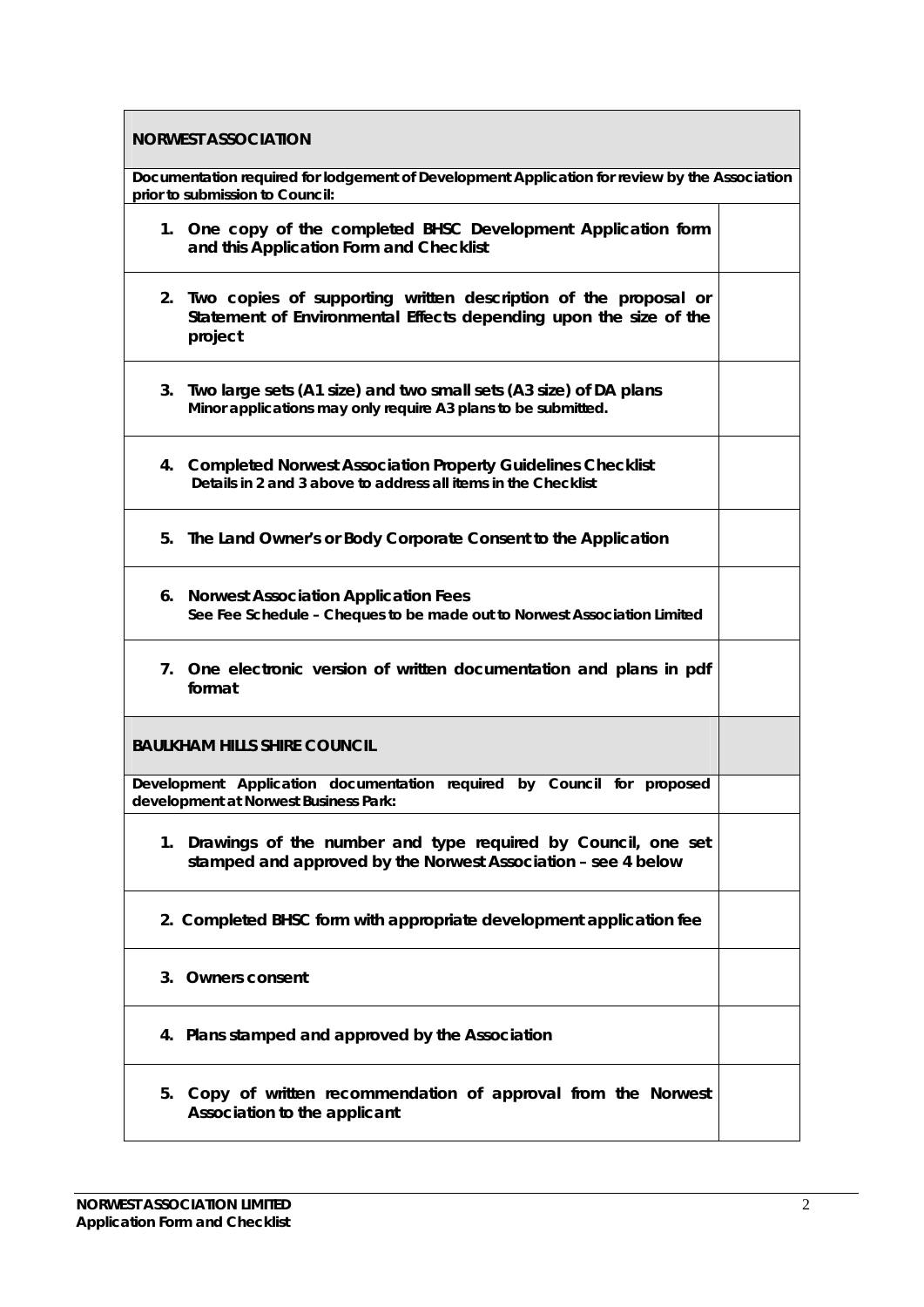| <b>ITEM</b><br>No. | <b>CATEGORY</b>                                     | <b>MASTER</b><br><b>SCHEME</b> | <b>APPLICANT USE</b><br><b>COMPLIES</b> |           |          | <b>BHSC USE</b><br><b>COMPLIES</b> |           |        |
|--------------------|-----------------------------------------------------|--------------------------------|-----------------------------------------|-----------|----------|------------------------------------|-----------|--------|
|                    |                                                     | <b>SECTION</b>                 | Yes                                     | <b>No</b> | See      | Yes                                | <b>No</b> | See    |
|                    | <b>Site Standards</b>                               |                                |                                         |           | Attached |                                    |           | Report |
| 1                  | <b>Loading &amp; Services Areas</b>                 | 15.7                           |                                         |           |          |                                    |           |        |
| $\overline{2}$     | <b>Outside Storage</b>                              | 15.7.1                         |                                         |           |          |                                    |           |        |
| 3                  | <b>Car Parking</b>                                  | 16                             |                                         |           |          |                                    |           |        |
| 4                  | <b>Access Locations &amp; Internal</b><br>driveways | 16.5                           |                                         |           |          |                                    |           |        |
| 5                  | <b>External wall materials &amp; finishes</b>       | 17.2                           |                                         |           |          |                                    |           |        |
| 6                  | <b>Glass Reflectivity</b>                           | 17.2                           |                                         |           |          |                                    |           |        |
| 7                  | Roof materials, pitch, mounted<br>services          | 17.2                           |                                         |           |          |                                    |           |        |
| 8                  | <b>Building Orientation &amp; siting</b>            | 17.2                           |                                         |           |          |                                    |           |        |
| 9                  | Fencing                                             | 17.2                           |                                         |           |          |                                    |           |        |
|                    | Landscaping                                         |                                |                                         |           |          |                                    |           |        |
| 10                 | <b>Preparation of Plans</b>                         | 18.1,<br>18.1.3,<br>18.2       |                                         |           |          |                                    |           |        |
| 11                 | <b>Protection of Planting</b>                       | 18.1.1,<br>18.1.2              |                                         |           |          |                                    |           |        |
| 12                 | Irrigation                                          | 18.1.4                         |                                         |           |          |                                    |           |        |
| 13                 | <b>Services</b>                                     | 18.1.5                         |                                         |           |          |                                    |           |        |
| 14                 | <b>Plant Specifications</b>                         | 18.2,<br>18.2.1                |                                         |           |          |                                    |           |        |
| 15                 | <b>Car Parks</b>                                    | 18.3                           |                                         |           |          |                                    |           |        |
| 16                 | Landscape Furniture                                 | 18.3.1                         |                                         |           |          |                                    |           |        |
| 17                 | Landscape<br>Management<br>&<br>Maintenance         | 18.1                           |                                         |           |          |                                    |           |        |
|                    | Engineering                                         |                                |                                         |           |          |                                    |           |        |
| 18                 | <b>Vehicular Access</b>                             | 19.1                           |                                         |           |          |                                    |           |        |
| 19                 | <b>Diveways</b>                                     | 19.1.1                         |                                         |           |          |                                    |           |        |
| 20                 | <b>Private Roads</b>                                | 19.1.2                         |                                         |           |          |                                    |           |        |
| 21                 | <b>Intersections</b>                                | 19.1.3                         |                                         |           |          |                                    |           |        |
| 22                 | Paving Materials                                    | 19.1.4                         |                                         |           |          |                                    |           |        |
| 23                 | <b>Hardstanding Areas</b>                           | 19.2                           |                                         |           |          |                                    |           |        |
| 24                 | <b>Car Parking</b>                                  | 19.2.1                         |                                         |           |          |                                    |           |        |
| 25                 | <b>Loading Docks</b>                                | 19.2.2                         |                                         |           |          |                                    |           |        |
| 26                 | <b>Refuse Storage &amp; Collection</b>              | 19.2.3                         |                                         |           |          |                                    |           |        |
| 27                 | Drainage & Water Management                         | 19.3                           |                                         |           |          |                                    |           |        |
| 28                 | <b>Utility Services</b>                             | 19.4                           |                                         |           |          |                                    |           |        |
| 29                 | <b>Building &amp; Site Construction Controls</b>    | 19.5                           |                                         |           |          |                                    |           |        |

## **Significant Qualitative Issues from Norwest Property Development Guidelines**